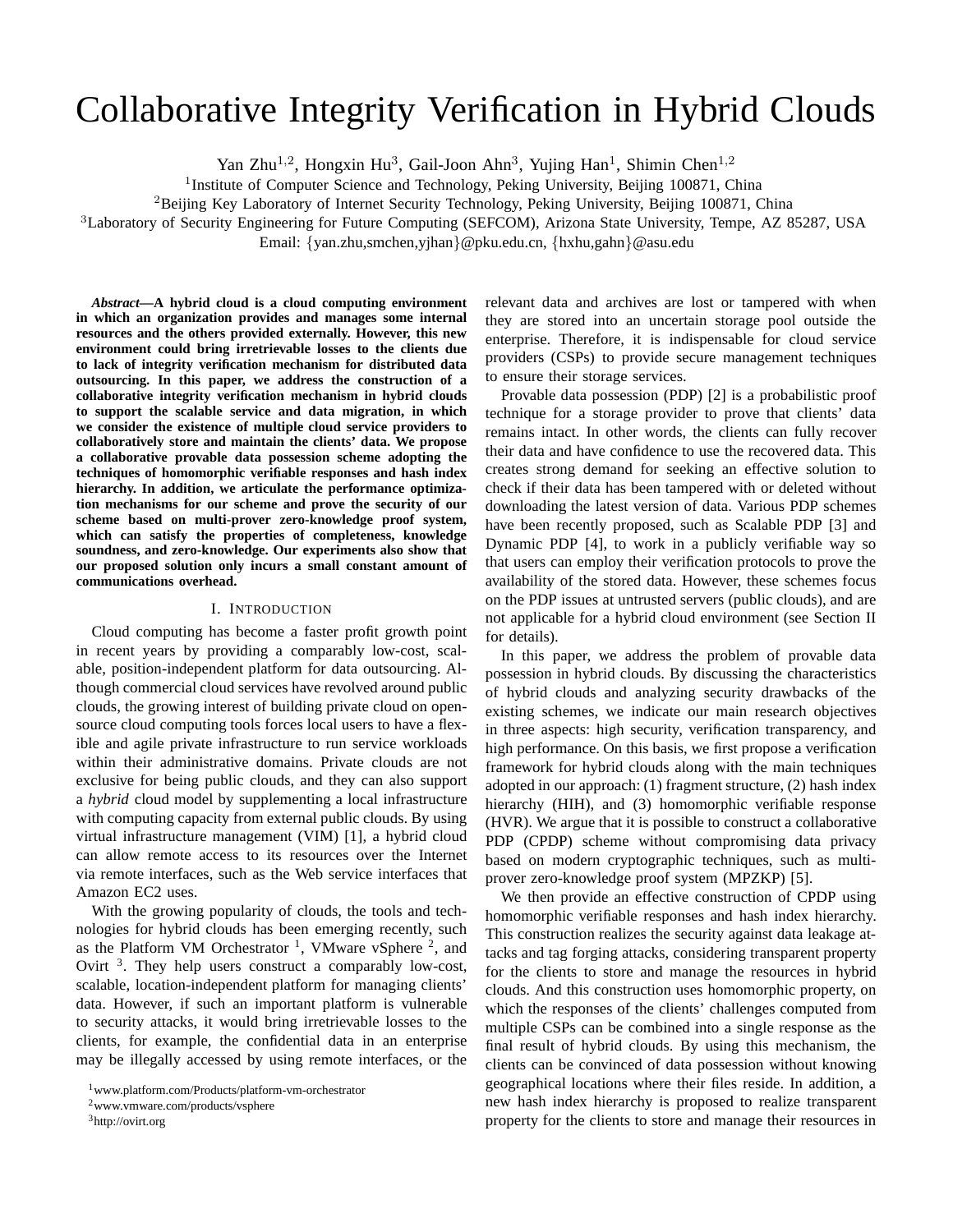hybrid clouds.

We also evaluate our CPDP scheme from four aspects: Firstly, we provide a brief security analysis of our scheme; Secondly, we analyze the performance of probabilistic queries for detecting abnormal situations in a timely manner. This probabilistic method also has the inherent benefit in reducing the computation and communication overheads. Next, we prove the security of our scheme based on multi-prover zeroknowledge proof system, which can satisfy the properties of completeness, knowledge soundness, and zero-knowledge. In practical applications, our optimization algorithm also provides an adaptive parameter selection for different sizes of files (or clusters), which could ensure that the extra storage is optimal for the verification process.

The rest of the paper is organized as follows. In Section II, we address our motivation and research objectives. We describe the background techniques, which are adopted in our construction, in Section III. Section IV describes the security and performance analysis of our solution. We discuss the related work in Section V and Section VI concludes this paper.

#### II. MOTIVATION AND OBJECTIVES

In this section, we give an overview of our motivation and research objectives in constructing collaborative PDP. Our motivation is based on the following challenging questions that need to be addressed, which help us define our objectives in this paper.

#### **1. Why Need Integrity Checking of Outsourced Data?**

Storage outsourcing in clouds has become a new profit growth point by providing a comparably low-cost, scalable, location-independent platform for managing clients' data. However, security is critical for such convenient storage services due to the following reasons: the cloud infrastructures are much more powerful and reliable than personal computing devices but they are still facing all kinds of internal and external threats; for the benefits of their own business, there exist various motivations for cloud service providers to behave unfaithfully towards the cloud users; and, furthermore, the dispute occasionally suffers from a lack of trust on CSPs. Consequently, the behaviors of CSPs may not be known by the cloud users, even if this dispute may result from the users' own improper operations. Therefore, it is crucial for a CSP to offer an efficient verification on the integrity and availability of the stored data to enable the credibility of cloud services.

We expect that the size of outsourced data cannot be too small to influence the verification efficiency. All outsourced data would require additional storages for the verification parameters which must be stored in a Trusted Third Party (TTP). Thus, from a practical standpoint, the outsourced data can be either a large file, a database, or a set of files in an application system including softwares, scripts, Web pages, snapshots, and so on. Especially, it is critical to check the integrity of application softwares in public clouds even if sensitive data are stored in private clouds. For instance, an attacker can modify application softwares or scripts, or load a trojan into a snapshot of virtual machine (VM) to compromise the applications in a cloud.

# **2. Why Need a New Mechanism for Ensuring the Security of Outsourced Data in Hybrid Clouds?**

A hybrid cloud is a cloud computing environment in which an organization provides and manages some internal resources as well as external resources. For example, as shown in Figure 1, an organization, Hybrid Cloud I, uses a public cloud service such as Amazon's EC2 for general computing purposes while storing customers' data within its own data center in a private cloud. As cloud computing has been rapidly adopted, the hybrid model will be more prevalent for a number of reasons [1]: to provide clients with the same features found in commercial public clouds; to provide a uniform and homogeneous view of virtualized resources; to support configurable resource allocation policies to meet the organization's specific goals (high availability, server consolidation to minimize power usage, and so on); and to meet an organization's changing resource needs.



Fig. 1. Types of cloud computing: private cloud, public cloud and hybrid cloud.

In hybrid clouds, one of core design principles is dynamic scalability, which guarantees cloud storage services to handle growing amounts of application data in a flexible manner. By employing virtualization, such as VIM, hybrid clouds can effectively provide dynamic scalability of service and data migration. For example, a client might integrate the data from multiple private or public providers into a backup or archive file (see Hybrid Cloud II in Figure 1); or a service might capture the data from other services in private clouds, but the application scripts, intermediate data and results are executed and stored in public clouds [6], [7]. Since this new collaborative paradigm still faces a variety of security concerns, it is necessary to develop a new mechanism for ensuring the security of outsourced data in hybrid clouds.

# **3. Are Existing PDP Schemes Efficient for Hybrid Clouds?**

The traditional cryptographic technologies for data integrity and availability, based on Hash functions and signature schemes [8], [9], cannot support the outsourced data without a local copy of data. It is evidently impractical for a cloud storage service to download the whole data for data validation due to the expensiveness of communication, especially, for large-size files. Recently, several PDP schemes are proposed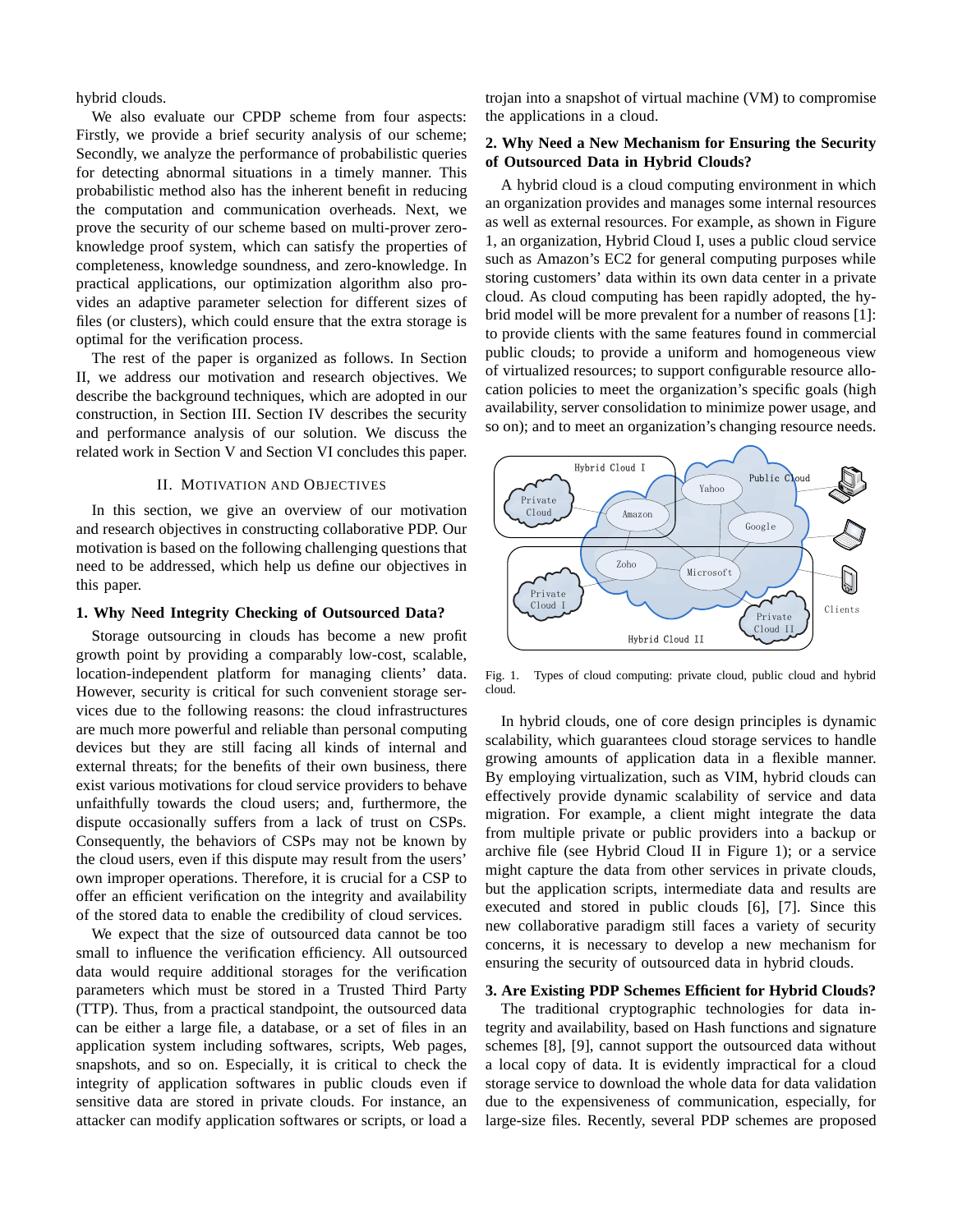to address this issue. In fact, PDP is essentially an interactive proof between a CSP and a client because the client makes a false/true decision for data possession without downloading data.

Existing PDP schemes mainly focus on integrity verification issues at untrusted stores in public clouds, but these schemes are not suitable for a hybrid cloud environment since they were originally constructed based on a two-party interactive proof system. For a hybrid cloud, these schemes can only be used in a trivial way: clients must invoke them repeatedly to check the integrity of data stored in each single cloud. This means that clients must know the exact position of each data block in outsourced data. Moreover, this process will consume higher communication bandwidth and computation costs at client sides. Thus, it is of utmost necessary to construct an efficient verification scheme with collaborative features for hybrid clouds.

In response to practical requirements for outsoucred storages in hybrid clouds, the concerns to improve the performance of PDP services are mainly from three aspects:

- How to design a more efficient PDP model for hybrid clouds to reduce the storage and network overheads and enhance the transparency of verification activities;
- How to provide an efficient sampling policy to help provide a more cost-effective verification service; and
- How to optimize the parameters of PDP scheme to minimize the computation overheads of verification services in hybrid clouds.

Solving these problems will help improve the quality of PDP services, which can not only timely detect anomalies, but also take up less resources, or rationally allocate resources. Hence, a new PDP scheme is desirable to accommodate these application requirements from hybrid clouds.

# **4. Are Existing PDP Schemes Secure Enough for Hybrid Cloud Environments?**

In hybrid clouds, a collaborative work model provides some mutual channels among individual clouds. This kind of channels will no doubt increase the possibility of malicious attacks. For example, existing PDP schemes could provide an efficient integrity checking for outsourced data, however, most of these schemes ignore the problem of information leakage among the interactive processes. Thus, as a public verification service without a strong security mechanism for data protection, a malicious attacker could easily exploit such a service to obtain private data. This attack is extremely dangerous to the confidential data of an enterprise.

Even though existing PDP schemes have addressed various aspects such as public verifiability [2], dynamics [4], scalability [3], and privacy preservation [10], we still need a careful consideration to the following attacks, which are more easily compromise the security of storage services in hybrid environments than those in public clouds:

**Data leakage attack:** Through the interfaces of public clouds, various applications in hybrid clouds are allowed to access data in private clouds, so a PDP service (considered as a *Daemon*) undoubtedly provides a covert channel to access the secret data in private clouds. Therefore, if a PDP scheme cannot resist against the data leakage attacks, an adversary can easily obtain the entire data through the interactive proof process. For instance, Attack 1 and Attack 3 described in Appendix A and Appendix B demonstrate that a verifier can get the stored data after running or wiretapping sufficient verification communications. It is obvious that such attacks could significantly impact the privacy of outsourced data in hybrid clouds.

- **Tag forgery attack:** In hybrid clouds, an untrusted CSP has more opportunities to induce a forgery attack, in which the CSP can cheat a verifier by generating a valid tag for the tampered data. For example, Attack 2 and Attack 4 given in Appendix A and Appendix B show that a successful forgery attack can occur only if one of the following cases is happened:
	- Clients modify data blocks in a file;
	- Clients insert and delete blocks repeatedly in a file;
	- Clients reuse the same file name to store multiple different files.

Some security mechanisms, such as client-side encryption and access control, can be implemented in clouds to enhance the security of existing PDP schemes, but they will undoubtedly increase the computation and communication overheads of PDP services.

In summary, it is essential to develop an efficient verification method for the data security in hybrid cloud environments. Furthermore, from the above-mentioned challenges, our objectives for checking integrity of outsourced data in hybrid clouds are as follows:

- **Security aspect:** Our scheme should provide adequate security features to resist several typical attacks, such as data leakage attack and tag forgery attack;
- **Usability aspect:** In the way of collaboration, a client should make use of the integrity check via a cloud service provider. Our scheme should conceal the details of the storage to reduce the burden on clients; and
- **Performance aspect:** Our scheme should detect anomalies efficiently and only introduce lower communication and computation overheads.

## III. FRAMEWORK AND MAIN TECHNIQUES

In this section, we present our verification framework for hybrid clouds and a formal definition of collaborative PDP. In order to construct such a PDP, we propose three main techniques: fragment structure, hash index hierarchy, and homomorphic verifiable response. These techniques lay the foundation of our CPDP scheme.

## *A. Verification Framework for Hybrid Clouds*

Although PDP schemes revolved around public clouds offer a publicly accessible remote interface to check and manage the tremendous amount of data, the majority of existing PDP schemes are incapable of satisfying inherent requirements of hybrid clouds in terms of bandwidth and time. To address this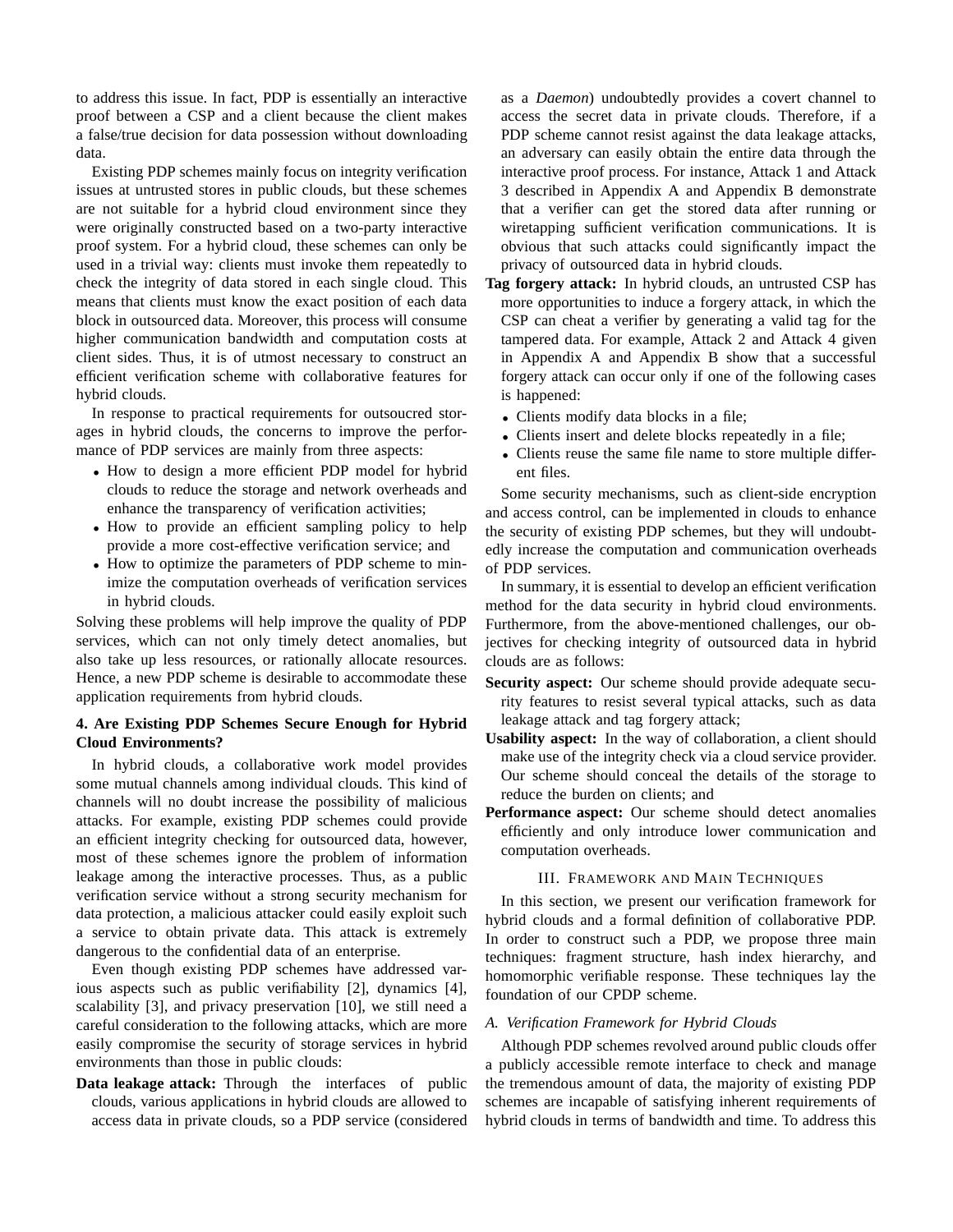issue, we consider a hybrid cloud architecture as illustrated in Figure 2. In this architecture, we consider a data storage service involving three different entities: Granted clients, who have a large amount of data to be stored in hybrid clouds and have the permissions to access and manipulate the stored data; Cloud service providers (CSPs), who work together to provide data storage services and have enough storage spaces and computation resources; and Trusted third parties (TTPs), who are trusted to store the verification parameters and offer the query services for these parameters.



Fig. 2. Verification architecture for data integrity in hybrid clouds.

To support such an architecture, a cloud storage provider also needs to add corresponding modules to implement collaborative PDP services. For example, OpenNebula [1] is an open-source virtual infrastructure manager integrated with multiple virtual machine managers, transfer managers, and external cloud providers. In Figure 3, we describe such a cloud computing platform based on OpenNebula architecture, in which a service module of collaborative PDP is added into the cloud computing management platform (CCMP). This module is able to response the PDP requests of TTP through cloud interfaces. In addition, a hash index hierarchy (HIH), which is described in details in Section III-C, is used to provide a uniform and homogeneous view of virtualized resources in virtualization components. For the sake of clarity, we use yellow color to indicate the changes from original OpenNebula architecture.

In this architecture, we consider the existence of multiple CSPs to collaboratively store and maintain the clients' data. Moreover, a collaborative PDP is used to verify the integrity and availability of stored data in CSPs. The verification procedure is described as follows: Firstly, the client (data owner) uses the secret key to pre-process the file, which consists of a collection of  $n$  blocks, generates a set of public verification information that is stored in TTP, transmits the file and some verification tags to CSPs, and may delete its local copy; At a later time, by using a verification protocol for collaborative PDP, the clients can issue a challenge for one CSP to check the integrity and availability of outsourced data in terms of public verification information stored in TTP.



Fig. 3. Cloud computing platform for CPDP service based on OpenNebula architecture.

#### *B. Definition of Collaborative PDP*

In order to prove the integrity of data stored in hybrid clouds, we define a framework for collaborative PDP based on interactive proof system (IPS) [11]:

**Definition 1** (Collaborative-PDP)**.** *A collaborative provable data possession scheme* S ′ *is a collection of two algorithms* and an interactive proof system,  $\mathcal{S}' = (\mathcal{K}, \mathcal{T}, \mathcal{P})$ :

KeyGen**(**1 κ **):** *takes a security parameter* κ *as input, and returns a secret key* sk *or a public-secret keypair* (pk, sk)*;*

- T agGen**(**sk, F,P**):** *takes as inputs a secret key* sk*, a file* F*, and a set of cloud storage providers*  $P = \{P_k\}$ *, and returns the triples*  $(\zeta, \psi, \sigma)$ *, where*  $\zeta$  *is the secret of tags,*  $\psi$  = (u, H) *is a set of verification parameters* u *and an index hierarchy* H *for* F,  $\sigma = {\{\sigma^{(k)}\}}_{P_k \in \mathcal{P}}$  *denotes a set of all tags,*  $\sigma^{(k)}$  *is the tags of the fraction*  $F^{(k)}$  *of*  $F$  *in*  $P_k$ *;*
- $Proof(P, V)$ : *is a protocol of proof of data possession between the CSPs*  $(P = {P_k})$  *and a verifier (V), that is,*  $\langle \sum_{P_k \in \mathcal{P}} P_k(F_{(k)}^{(k)}, \sigma^{(k)}), V \rangle (pk, \psi)$ , where each  $P_k$  takes as *input a file*  $F^{(k)}$  *and a set of tags*  $\sigma^{(k)}$ *, and a public key* pk and a set of public parameters  $\psi$  is the common input *between* P *and* V *. At the end of the protocol run,* V *returns a bit* {0|1} *denoting false and true.*

where,  $\sum_{P_k \in \mathcal{P}}$  *denotes the collaborative computing in*  $P_k$   $\in$ P*.*

To realize the CPDP, a trivial way is to check the data stored in each cloud one by one. However, it would cause significant cost growth in terms of communication and computation overheads. It is obviously unreasonable to adopt such a primitive approach that diminishes the advantages of cloud storage: scaling arbitrarily up and down on-demand [12]. For the sake of brevity, we list some used signals in Table I.

## *C. Hash Index Hierarchy for Collaborative PDP*

As a virtualization approach, we introduce a simple indexhash table to record the changes of file blocks, as well as generate the Hash value of block in the verification process. The structure of our index-hash table is similar to that of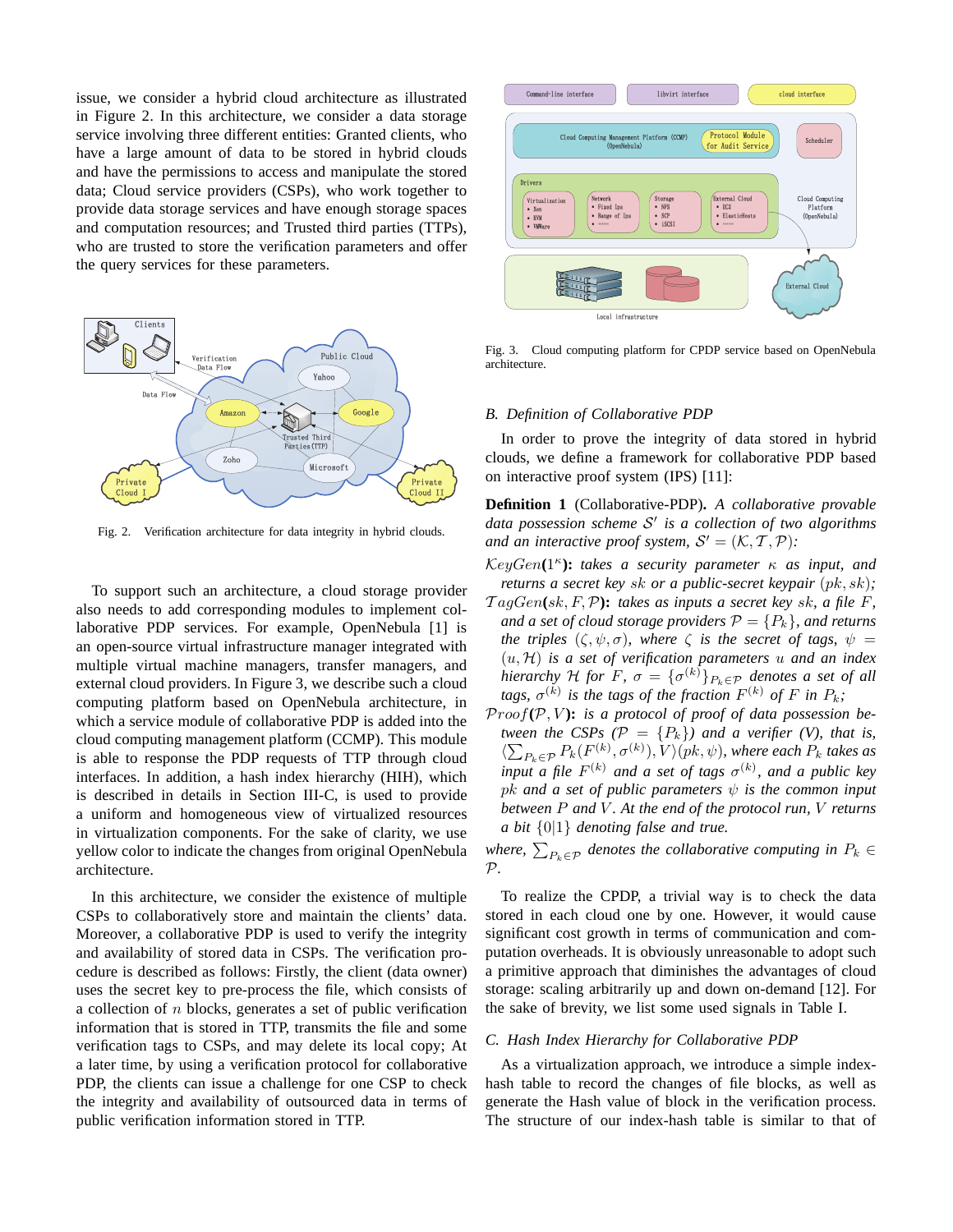TABLE I THE SIGNAL AND ITS EXPLANATION.

| Sig.             | Repression                                                                                |
|------------------|-------------------------------------------------------------------------------------------|
| $\boldsymbol{n}$ | the number of blocks in a file;                                                           |
| S                | the number of sectors in each block;                                                      |
|                  | the number of index coefficient pairs in a query;                                         |
| $\mathfrak{c}$   | the number of clouds to store a file;                                                     |
| $\boldsymbol{F}$ | the file with $n \times s$ sectors, i.e., $F = \{m_{i,j}\}_{j \in [1,s]}^{i \in [1,n]}$ ; |
| $\sigma$         | the set of tags, i.e., $\sigma = {\sigma_i}_{i \in [1, n]};$                              |
|                  | the set of index-coefficient pairs, i.e., $Q = \{(i, v_i)\};$                             |
| H                | the response for the challenge $Q$ .                                                      |

file block allocation table in file systems. The index-hash table consists of serial number, block number, version number, random integer, and so on. Different from the common index table, we must assure that all records in this kind of table differ from one another to prevent the forgery of data blocks and tags. In practical applications, it should been constructed into the virtualization infrastructure of cloud-based storage service [1].

A representative architecture for data storage in hybrid clouds is illustrated as follows: this architecture is a hierarchical structure  $H$  on three layers to represent the relationships among all blocks for stored resources. Three layers can be described as follows:

- First-Layer (*Express Layer*): offers an abstract representation of the stored resources;
- Second-Layer (*Service Layer*): immediately offers and manages cloud storage services;
- Third-Layer (*Storage Layer*): practicably realizes data storage on many physical devices;

This kind of architecture is a nature representation of file storage. We make use of this simple hierarchy to organize multiple CSP services, which involve private clouds or public clouds, by shading the differences between these clouds. In this architecture, the resources in Express Layer are split and stored into three CSPs in Service Layer. In turn, each CSP fragments and stores the assigned data into the storage servers in Storage Layer. Moreover, we follow the logical order of the data blocks to organize the Storage Layer. This architecture could provide some special functions for data storage and management. For example, there may exist overlap among data blocks and skipping. But these functions would increase the complexity of storage management.

In storage layer, we define a common fragment structure that provides probabilistic verification of data integrity for outsourced storage. The fragment structure is a data structure that maintains a set of block-tag pairs, allowing searches, checks and updates in  $O(1)$  time. An instance for this structure in storage layer is as follows: an outsourced file  $F$  is split into *n* blocks  $\{m_1, m_2, \cdots, m_n\}$ , and each block  $m_i$  is split into s sectors  $\{m_{i,1}, m_{i,2}, \cdots, m_{i,s}\}$ . The fragment structure consists of *n* block-tag pair  $(m_i, \sigma_i)$ , where  $\sigma_i$  is a signature tag of block  $m_i$  generated by some secrets  $\tau = (\tau_1, \tau_2, \cdots, \tau_s)$ . In order to check data integrity, the fragment structure im-

plements probabilistic verification as follows: given a random chosen challenge (or query)  $Q = \{(i, v_i)\}_{i \in_R I}$ , where I is a subset of the block indices and  $v_i$  is a random coefficient. There exists an efficient algorithm to produce a constantsize response  $(\mu_1, \mu_2, \cdots, \mu_s, \sigma')$ , where  $\mu_i$  comes from all  ${m_{k,i}, v_k}_{k \in I}$  and  $\sigma'$  is from all  ${\sigma_k, v_k}_{k \in I}$ .

Given a hash function  $H_k(\cdot)$ , we make use of this structure to construct a Hash Index Hierarchy  $H$ , which is used to replace the common hash function in PDP scheme, as follows:

- Express layer: given s random  $\{\tau_i\}_{i=1}^s$  and the file name  $Fn$ , sets  $\xi^{(1)} = H_{\sum_{i=1}^{s} \tau_i}(T^n n)$  and makes it public for verification but makes  $\{\tau_i\}_{i=1}^s$  secret;
- Service layer: given the  $\xi^{(1)}$  and the cloud name  $C_n$ , sets  $\xi_k^{(2)} = H_{\xi^{(1)}}({}``Cn");$
- Storage layer: given the  $\xi^{(2)}$ , a block number i, and its index record  $\chi_i = "B_i||V_i||R_i",$  sets  $\xi_{i,k}^{(3)} = H_{\xi_k^{(2)}}(\chi_i)^4$ , where  $B_i$ is the sequence number of block,  $R_i$  is the version number of updates for this block, and  $R_i$  is a random integer to avoid collision.

To meet this change, the index table  $\chi$  in the CPDP scheme needs to increase a new column  $C_i$  to record the serial number of CSP, that stores the  $i$ -th block. By using this structure, it is obvious that our CPDP scheme can also support dynamic data operations.

The above structure can be readily adopted into MAC-based, ECC or RSA schemes [2], [13]. These schemes, built from collision-resistance signatures and the random oracle model, have the shortest query and response with public verifiability. They have some common characters to implement the CPDP framework in hybrid clouds: 1) a file is split into  $n \times s$  sectors and each block (s sectors) corresponds to a tag, so that the storage of signature tags can be reduced by the increase of s; 2) a verifier can verify the integrity of file in random sampling approach, which is of utmost importance for large files; 3) these schemes rely on homomorphic properties to aggregate the data and tags into a constant size response, which minimizes network communication; and 4) the hierarchy structure provides a virtualization manner to conceal the storage details of multiple CSPs.

## *D. Homomorphic Verifiable Response for Collaborative PDP*

A homomorphism is a map  $f : \mathbb{P} \to \mathbb{Q}$  between two groups such that  $f(g_1 \oplus g_2) = f(g_1) \otimes f(g_2)$  for all  $g_1, g_2 \in \mathbb{P}$ , where ⊕ denotes the operation in P and ⊗ denotes the operation in Q. This notation has been used to define Homomorphic Verifiable Tags (HVTs) in [2]: Given two values  $\sigma_i$  and  $\sigma_j$ for two message  $m_i$  and  $m_j$ , anyone can combine them into a value  $\sigma'$  corresponding to the sum of the message  $m_i + m_j$ .

When provable data possession is considered as a challengeresponse protocol, we extend this notation to the concept of a Homomorphic Verifiable Responses (HVRs), which is used to integrate multiple responses from the different CSPs in collaborative PDP scheme, as follows:

<sup>&</sup>lt;sup>4</sup>The index record is used to support dynamic data operations.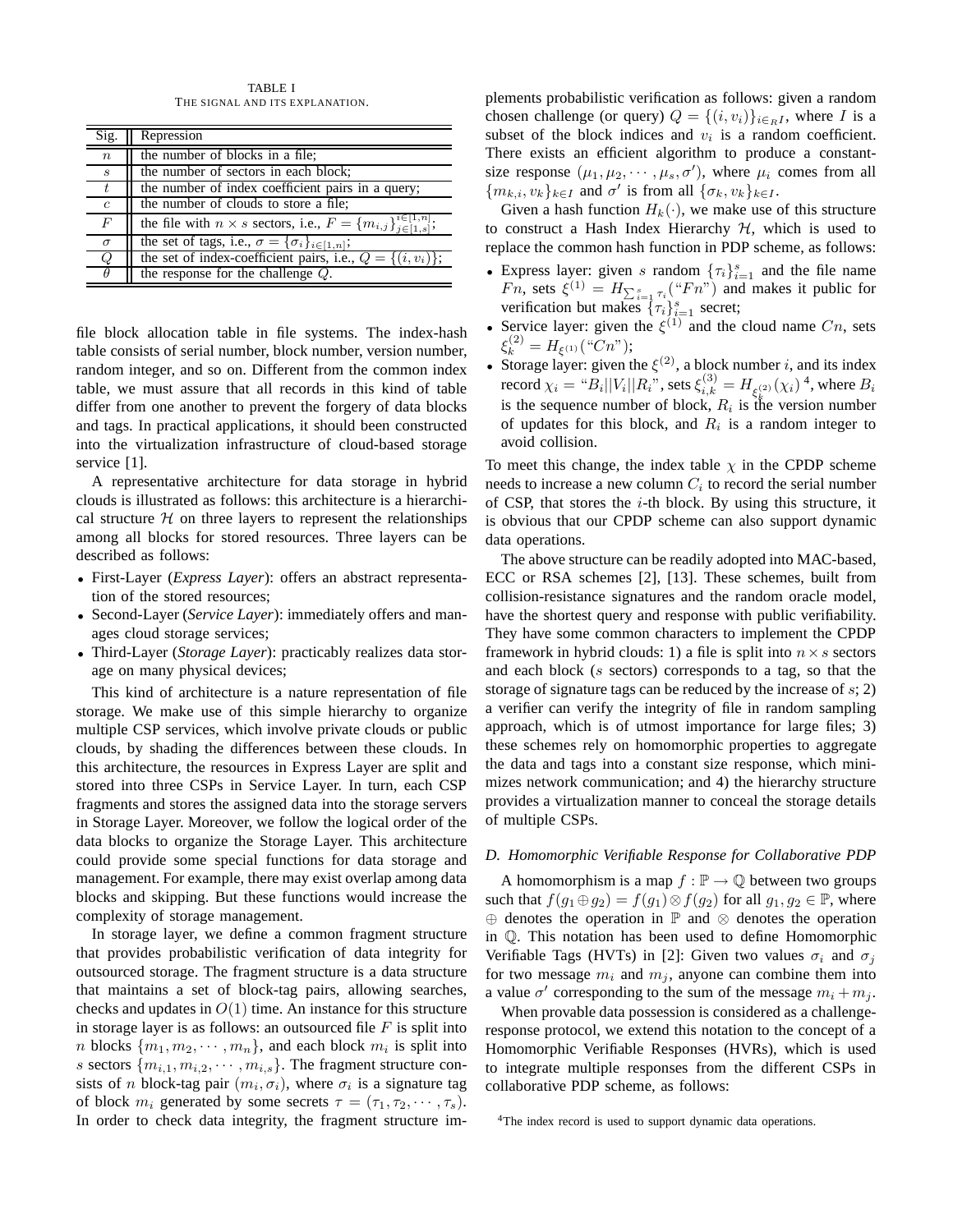**Definition 2** (Homomorphic Verifiable Response)**.** *A response is called homomorphic verifiable response in PDP protocol, if given two responses*  $\theta_i$  *and*  $\theta_j$  *for two challenges*  $Q_i$  *and* Q<sup>j</sup> *from two CSPs, there exists an efficient algorithm to combine them into a response* θ *corresponding to the sum of the challenges*  $Q_i \bigcup Q_j$ .

Homomorphic verifiable response is the key technique of collaborative PDP because it not only reduces the communication bandwidth, but also conceals the location of outsourced data in hybrid clouds.

## *E. Verification Process in Collaborative PDP*

According to the above-mentioned architecture, four different network entities can be identified as follows: the verifier (V), trusted third party (TTP), the organizer (O), and some cloud service providers (CSPs) in hybrid cloud  $\mathcal{P} = \{P_i\}_{i \in [1,c]}$ . The organizer is an entity that directly contacts with the verifier. Moreover it can initiate and organize the verification process. Often, the organizer is an independent server or a certain CSP in  $P$ . In our scheme, the verification is performed by a 5-move interactive proof protocol showed in Figure 4 as follows: 1) the organizer initiates the protocol and sends a commitment to the verifier; 2) the verifier returns a challenge set of random index-coefficient pairs Q to the organizer; 3) the organizer relays them into each  $P_i$  in  $P$ according to the exact position of each data block; 4) each  $P_i$  returns its response of challenge to the organizer; 5) the organizer synthesizes a final response from these responses and sends it to the verifier. The above process would guarantee that the verifier accesses files without knowing on which CSPs or in what geographical locations their files reside.



Fig. 4. Flowchart of verification process in our CPDP scheme.

#### IV. SECURITY AND PERFORMANCE ANALYSIS

#### *A. Security Analysis for CPDP Scheme*

The collaborate integrity verification for distrusted outsourced data, in essence, is a multi-prover interactive proof system (IPS), so that the corresponding construction should satisfy the security requirements of IPS. Moreover, in order to ensure the security of verified data, this kind of construction

is also a Multi-Prover Zero-knowledge Proof (MPZKP) system [5], [11], which can be considered as an extension of the notion of an interactive proof system. Roughly speaking, the scenario of MPZKP is that a polynomial-time bounded verifier interacts with several provers whose computational power is unlimited. Given an assertion  $L$ , such a system satisfies three following properties: (1) **Completeness**: whenever  $x \in L$ , there exists a strategy for provers that convinces the verifier that this is the case; (2) **Soundness**: whenever  $x \notin L$ , whatever strategy the provers employ, they will not convince the verifier that  $x \in L$ ; (3) **Zero-knowledge**: no cheating verifier can learn anything other than the veracity of the statement. Since this construction is directly derived from the MPZKP model, the soundness and zero-knowledge properties can protect our construction from various attacks as follows:

- **Security for tag forging attack:** The soundness means that it is infeasible to fool the verifier into accepting false statements. It is also regarded as a stricter notion of unforgeability for the file tags. To be exact, soundness is defined as follows: for every "invalid" tag  $\sigma^* \notin TagGen(sk, F)$ , there doesn't exist an interactive machine  $P^*$  can pass verification with any verifier  $V^*$  with noticeable probability. In order to prove the non-existence of  $P^*$ , to the contrary, we can make use of  $P^*$  to construct a knowledge extractor  $\mathcal M$ , which gets the common input  $(pk, \psi)$  and rewindable black-box access to  $P^*$  and attempts to break the computation Diffie-Hellman (CDH) assumption in  $\mathbb{G}$ : given  $G, G_1 = G^a, G_2 = G^b \in_R$  $\mathbb{G}$ , output  $G^{ab} \in \mathbb{G}$ . This means that the prover cannot forge the file tags or tamper with the data if soundness property holds.
- **Security for data leakage attack:** In order to protect the confidentiality of the checked data, we are more concerned about the leakage of private information in the verification process. In Section II, we have shown that data blocks and their tags could be obtained by the verifier in some existing schemes. To solve this problem, we introduce the Zero-Knowledge property into our construction. Firstly, randomness is adopted into the CSP's response in order to resist Attack 2 and Attack 4 in Appendix A and Appendix B, respectively, that is, the random integer  $\lambda_{j,k}$  is adopted into the response  $\mu_{j,k}$ , i.e.,  $\mu_{j,k} = \lambda_{j,k} + \sum_{(i,v_i)\in Q_k} v_i \cdot m_{i,j}$ . This means that the cheating verifier cannot obtain  $m_{i,j}$ from  $\mu_{j,k}$  because s/he does not know the random integer  $\lambda_{j,k}$ . At the same time, a random integer  $\gamma$  is also introduced to randomize the verification tag  $\sigma$ , i.e.,  $\sigma' \leftarrow (\prod_{P_k \in \mathcal{P}} \sigma'_k \cdot \sigma'_k)$  $R_k^{-s}$ )<sup> $\gamma$ </sup>. Thus, the tag  $\sigma$  cannot reveal to the cheating verifier in terms of randomness.

Based on this idea, we need to prove the following theorem according to the formal definition of zero-knowledge, in which every cheating verifier has some simulators that can produce a transcript that "looks like" an interaction between the honest prover and the cheating verifier. Actually, zeroknowledge is a property that captures (private or public) CSP's robustness against attempts to gain knowledge by interacting with it. For our construction, we make use of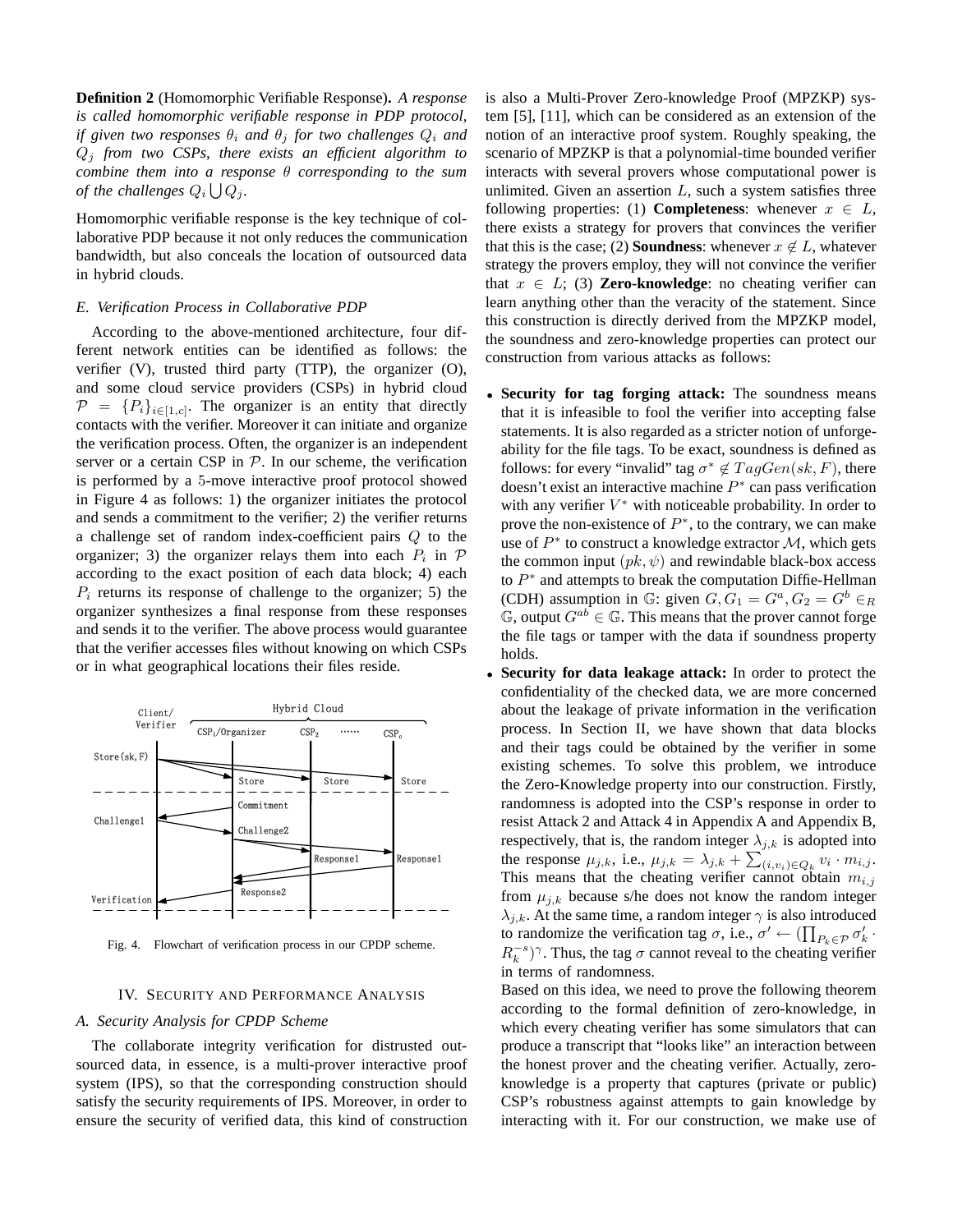the zero-knowledge property to guarantee the security of data blocks and signature tags.

## *B. Performance Analysis of Probabilistic Verification*

In our construction, the integrity verification achieves the detection of CSP servers' misbehaviors in a random sampling mode (called probabilistic verification) in order to reduce the workload on the server. In the probabilistic verification of common PDP scheme (which involves one CSP), the detection probability P of disrupted blocks is an important parameter to guarantee that these blocks can be detected in time. Assume the CSP modifies  $e$  blocks out of the *n*-block file. The probability of disrupted blocks is  $\rho_b = \frac{e}{n}$ . Let t be the number of queried blocks for a challenge in the verification protocol. We have detection probability

$$
P(\rho_b, t) = 1 - \left(\frac{n - e}{n}\right)^t = 1 - (1 - \rho_b)^t.
$$

Hence, the number of queried blocks is  $t = \frac{\log(1-P)}{\log(1-\rho_b)} \approx \frac{P \cdot n}{e}$  for a sufficiently large n.<sup>5</sup> This means that the number of queried blocks  $t$  is directly proportional to the total number of file blocks  $n$  for the constant  $P$  and  $e$ .

For a PDP scheme with *fragment structure*, given a file with  $sz = n \cdot s$  sectors and the probability  $\rho$  of sector corruption, the detection probability of verification protocol has  $P \ge 1 - (1 - \rho)^{sz \cdot \omega}$ , where  $\omega$  denotes the sampling probability in the verification protocol. We can obtain this result as follows: because  $\rho_b \geq 1 - (1 - \rho)^s$  is the probability of block corruption with  $s$  sectors in common PDP scheme, the verifier can detect block errors with probability  $P \ge 1 - (1 - \rho_b)^t \ge 1 - ((1 - \rho)^s)^{n \cdot \omega} = 1 - (1 - \rho)^{sz \cdot \omega}$  for a challenge with  $t = n \cdot \omega$  index-coefficient pairs.

Next, we extend the one-CSP PDP scheme into multi-CSPs CPDP scheme as follows: given a file with  $sz = n \cdot s$  sectors and  $\omega$  denotes the sampling probability in the verification protocol. For a hybrid cloud  $P$ , the detection probability of CPDP scheme has

$$
P(sz, \{\rho_k, r_k\}_{P_k \in \mathcal{P}}, \omega)
$$
  
\n
$$
\geq 1 - \prod_{P_k \in \mathcal{P}} ((1 - \rho_k)^s)^{n \cdot r_k \cdot \omega}
$$
  
\n
$$
= 1 - \prod_{P_k \in \mathcal{P}} (1 - \rho_k)^{sz \cdot r_k \cdot \omega},
$$

where  $r_k$  denotes the proportion of data blocks in the k-th CSP,  $\rho_k$  denotes the probability of file corruption in the k-th CSP, and  $r_k \cdot \omega$  denotes the possible number of blocks queried by the verifier in the  $k$ -th CSP. Furthermore, we observe the ratio of queried blocks in the total file blocks w under different detection probabilities. Based on above analysis, it is easy to find that this ratio holds the equation

$$
w = \frac{\log(1 - P)}{sz \cdot \sum_{P_k \in \mathcal{P}} r_k \cdot \log(1 - \rho_k)}.
$$

However, the estimation of  $w$  is not an accurate measurement.

$$
{}^{5}\text{In terms of } (1 - \frac{e}{n})^t = 1 - \frac{e \cdot t}{n}, \text{ we have } P = 1 - (1 - \frac{e \cdot t}{n}) = \frac{e \cdot t}{n}.
$$

In most cases, we adopt the probability of disrupted blocks to describe the possibility of data loss, damage, forgery or unauthorized changes. When this probability  $\rho_b$  is a constant probability, the verifier can detect sever misbehavior with a certain probability  $P$  by asking proof for a constant amount of blocks  $t = \frac{\log(1-P)}{\log(1-\rho_b)} = \frac{\log(1-P)}{\log(1-\rho_b)}$  $\frac{\log(1-P)}{\log(1-\rho)}$  for PDP or  $t = \frac{\log(1-P)}{s\sqrt{1-\frac{P}{\log(1-P)}}}$  $\frac{\log(1-P)}{P_k \in \mathcal{P}}$   $\frac{\log(1-\rho_k)}{P_k \in \mathcal{P}}$  for CPDP, independently of the total number of file blocks [2].

# *C. CPDP for Cloud Audit Services*

In actual practice, we introduce the collaborative PDP scheme to construct an audit system architecture for outsourced data in hybrid clouds by replacing TTP with a third party auditor (TPA) in Figure 2. In this architecture, data owner and granted clients need to dynamically interact with CSP to access or update their data for various application purposes. However, we neither assume that CSP is trusted to guarantee the security of the stored data, nor assume that data owner has the ability to collect the evidence of the CSP's fault after errors have been found. Hence TPA, as a trust third party (TTP), is used to ensure the storage security of their outsourced data. We assume the TPA is reliable and independent, and thus has no incentive to collude with either CSPs or users during the auditing process.

- TPA should be able to make regular checks on the integrity and availability of these delegated data at appropriate intervals;
- TPA should be able to organize, manage, and maintain the outsourced data instead of data owners, and support dynamic data operations for the granted user; and
- TPA should be able to take the evidences for the disputes about the inconsistency of data in terms of authentic records for all data operations.

To enable privacy-preserving public auditing for cloud data storage under this architecture, our protocol design should achieve following security and performance guarantee:

- Public auditability: to allow TPA (or the other clients with help of TPA) to verify the correctness of the cloud data on demand without retrieving a copy of the whole data or introducing additional on-line burden to cloud users;
- Verification correctness: to ensure there exists no cheating CSP that can pass the audit from TPA without indeed storing users' data intact;
- Verification transparency: to enable TPA with secure and efficient auditing capability to cope with auditing delegations from possibly large number of different CSPs simultaneously;
- Privacy-preserving: to ensure that there exists no way for TPA to derive users' data from the information collected during the auditing process; and
- Lightweight: to allow TPA to perform auditing with minimum storage, communication and computation overhead, and to support batch auditing with a long enough period.

To validate the effectiveness and efficiency of our proposed approach, we have implemented a prototype of an audit system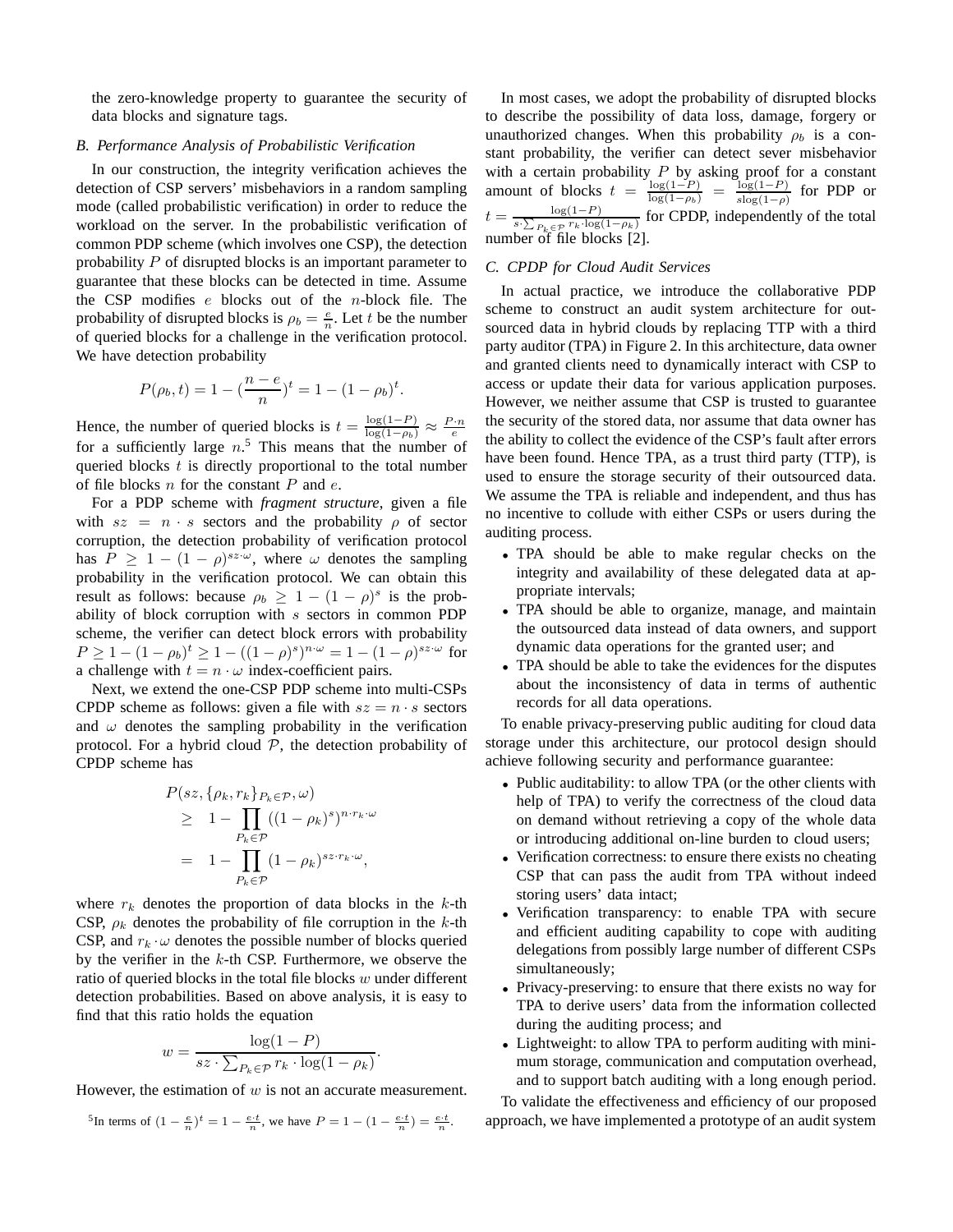based on our proposed solution. We simulated the audit service and the storage service by using two local IBM servers with two Intel Core 2 processors at 2.16 GHz and 500M RAM running Windows Server 2003. These servers were connected via 250 MB/sec of network bandwidth. Our audit scheme was also deployed in these servers. Using GMP and PBC libraries, we have implemented a cryptographic library upon which our scheme can be constructed. This C library contains approximately 5,200 lines of codes and has been tested on Windows and Linux platforms. The elliptic curve utilized in the experiment is a MNT curve, with base field size of 160 bits and the embedding degree 6. The security level is chosen to be 80 bit, which means  $|p| = 160$ .

More importantly, we incorporated this prototype on CPDP scheme into a virtualization infrastructure of cloud-based storage service. In Figure 5, we show an example of Hadoop distributed file system (HDFS)<sup>6</sup>, which a distributed, scalable, and portable file system [14]. HDFS' architecture is composed of NameNode and DataNode, where NameNode maps a file name to a set of indexes of blocks and DataNode indeed stores data blocks. To support the CPDP scheme, the index-hash table and the metadata of NameNode should be integrated together to provide an enquiry service for the hash value  $\xi_{i,k}^{(3)}$  $_{i,k}$ or index-hash record  $\chi_i$ . Based on the hash value, the clients can implement the verification protocol via CPDP services. Hence, it is easy to replace the checksum methods with the CPDP scheme for anomaly detection in current HDFS.



Fig. 5. An example of hash index hierarchy in Hadoop distributed file system.

## V. RELATED WORK

Traditional cryptographic technologies for data integrity and availability, based on hash functions and signature schemes [8], [9], cannot work on the outsourced data without a local copy of data. Moreover, these traditional methods are not the practical solutions for data validation by downloading them due to the expensive communications, especially for largesize files. To check the availability and integrity of the stored data in cloud storage, researchers have proposed two basic approaches called Provable Data Possession (PDP) [2] and Proofs of Retrievability (POR) [15]. Ateniese et al. [2] first proposed the PDP model for ensuring possession of files on untrusted storages and provided an RSA-based scheme for the static case that achieves the  $O(1)$  communication cost. They also proposed a publicly verifiable version, which allows anyone, not just the owner, to challenge the server for data possession. This property greatly extended application areas of PDP protocol due to the separation of data owners and the users. However, similar to replay attacks, these schemes are insecure in dynamic scenarios because of the dependence on the index of blocks. Moreover, they do not fit for hybrid clouds due to the loss of homomorphism in the verification process.

Unfortunately, none of these schemes is aware of dynamic data operations such as query, insertion, modification, and deletion. To support dynamic data operations, Ateniese et al. have developed a dynamic PDP solution called Scalable PDP [3]. They proposed a lightweight PDP scheme based on cryptographic Hash function and symmetric key encryption, but the server can deceive the owner by using the previous metadata or responses due to the lack of randomness in the challenges. The numbers of updates and challenges are limited and fixed in a priori. Also, one cannot perform block insertions anywhere. Based on this work, Erway et al. [4] introduced two Dynamic PDP schemes with a Hash function tree to realize the  $O(\log n)$  communication and computational costs for a file consisting of  $n$  blocks. The basic scheme, called DPDP-I, retains the drawback of Scalable PDP, and in the 'blockless' scheme, called DPDP-II, the data blocks  $\{m_{i_j}\}_{j\in[1,t]}$  can be leaked by the response of challenge,  $M = \sum_{j=1}^{N} a_j m_{i_j}$ , where  $a_i$  is a random value in the challenge. Juels and Kaliski [15] presented a POR scheme which relies largely on preprocessing steps the client conducts before sending a file to CSP. Unfortunately, these operations prevent any efficient extension for updating data. Shacham and Waters [13] proposed an improved version of this protocol called Compact POR, which uses homomorphic property to aggregate a proof into  $O(1)$  authenticator value and  $O(t)$  computation cost for t challenge blocks, but their solution is also static and could not prevent the leakage of data blocks in the verification process. Wang et al. [10] presented a dynamic scheme with  $O(\log n)$ cost by integrating the above CPOR scheme and Merkle Hash Tree (MHT) in DPDP. Furthermore, several POR schemes and models have been proposed recently including [16], [17]. Since the response of challenges has homomorphic property, the above schemes (especially CPOR schemes) can leverage the PDP construction in hybrid clouds.

#### VI. CONCLUSIONS

In this paper, we addressed the construction of collaborative integrity verification mechanism for distributed data outsourcing in hybrid clouds. Based on the techniques of homomorphic verifiable responses and hash index hierarchy, we proposed a collaborative provable data possession scheme to support dynamic scalability on multiple storage servers. Our

<sup>&</sup>lt;sup>6</sup>Hadoop can enable applications to work with thousands of nodes and petabytes of data, and it has been adopted by currently mainstream cloud platforms from Apache, Google, Yahoo, Amazon, IBM and Sun.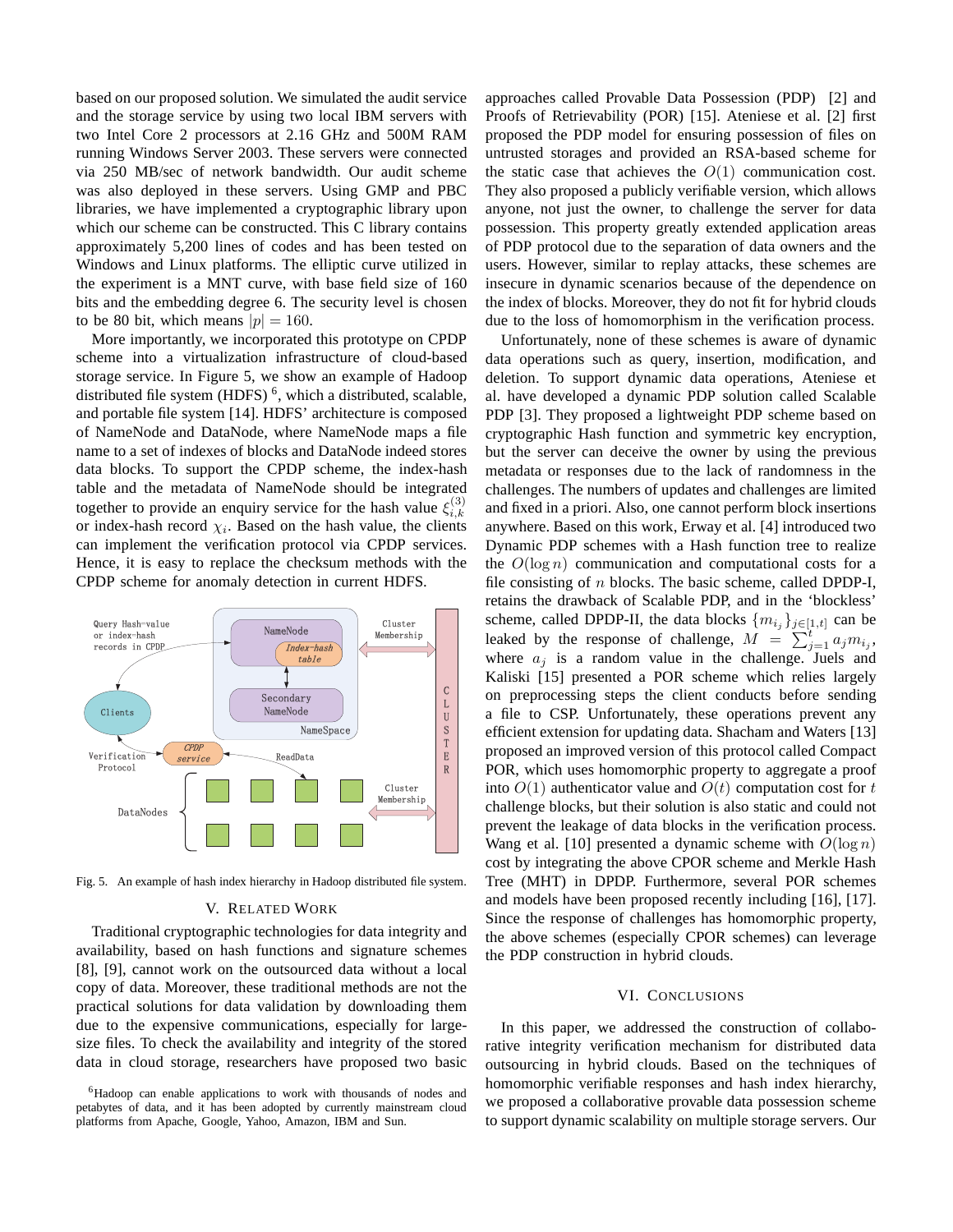performance analysis indicated that our proposed solution only incurs a small constant amount of communications overhead.

#### VII. ACKNOWLEDGMENTS

This work of Y. Zhu and S. Chen was partially granted by the Chinese NDRC InfoSec Foundation under Project "Mobile Internet Mal-behavior Detection Platform based on Cloud Computing(2010)". This work of G.-J. Ahn and H. Hu was partially supported by the grants from US National Science Foundation (NSF-IIS-0900970 and NSF-CNS-0831360) and Department of Energy (DE-SC0004308).

#### **REFERENCES**

- [1] B. Sotomayor, R. S. Montero, I. M. Llorente, and I. T. Foster, "Virtual infrastructure management in private and hybrid clouds," *IEEE Internet Computing*, vol. 13, no. 5, pp. 14–22, 2009.
- [2] G. Ateniese, R. C. Burns, R. Curtmola, J. Herring, L. Kissner, Z. N. J. Peterson, and D. X. Song, "Provable data possession at untrusted stores," in *ACM Conference on Computer and Communications Security*, 2007, pp. 598–609.
- [3] G. Ateniese, R. D. Pietro, L. V. Mancini, and G. Tsudik, "Scalable and efficient provable data possession," in *Proceedings of the 4th international conference on Security and privacy in communication netowrks, SecureComm*, 2008, pp. 1–10.
- [4] C. C. Erway, A. Küpçü, C. Papamanthou, and R. Tamassia, "Dynamic provable data possession," in *ACM Conference on Computer and Communications Security*, 2009, pp. 213–222.
- [5] L. Fortnow, J. Rompel, and M. Sipser, "On the power of multi-prover interactive protocols," in *Theoretical Computer Science*, 1988, pp. 156– 161.
- [6] S. Y. Ko, I. Hoque, B. Cho, and I. Gupta, "On availability of intermediate data in cloud computations," in *Proc. 12th Usenix Workshop on Hot Topics in Operating Systems (HotOS XII)*, 2009, pp. 1–10.
- [7] S. Pallickara, J. Ekanayake, and G. Fox, "Granules: A lightweight, streaming runtime for cloud computing with support, for map-reduce," in *CLUSTER*, 2009, pp. 1–10.
- [8] H.-C. Hsiao, Y.-H. Lin, A. Studer, C. Studer, K.-H. Wang, H. Kikuchi, A. Perrig, H.-M. Sun, and B.-Y. Yang, "A study of user-friendly hash comparison schemes," in *ACSAC*, 2009, pp. 105–114.
- [9] A. R. Yumerefendi and J. S. Chase, "Strong accountability for network storage," *TOS*, vol. 3, no. 3, 2007.
- [10] Q. Wang, C. Wang, J. Li, K. Ren, and W. Lou, "Enabling public verifiability and data dynamics for storage security in cloud computing," in *ESORICS*, 2009, pp. 355–370.
- [11] Y. Zhu, H. Wang, Z. Hu, G.-J. Ahn, and H. Hu, "Zero-knowledge proofs of retrievability," *Science China: Information Sciences (Series F)*, vol. 54, no. 8, pp. 1608–1617, 2011.
- [12] M. Armbrust, A. Fox, R. Griffith, A. D. Joseph, R. H. Katz, A. Konwinski, G. Lee, D. A. Patterson, A. Rabkin, I. Stoica, and M. Zaharia, "Above the clouds: A berkeley view of cloud computing," EECS Department, University of California, Berkeley, Tech. Rep. UCB/EECS-2009-28, Feb 2009. [Online]. Available: http://www.eecs.berkeley.edu/Pubs/TechRpts/2009/EECS-2009-28.html
- [13] H. Shacham and B. Waters, "Compact proofs of retrievability," in *ASIACRYPT*, 2008, pp. 90–107.
- [14] A. Bialecki, M. Cafarella, D. Cutting, and O. O'Malley, "Hadoop: A framework for running applications on large clusters built of commodity hardware," Tech. Rep., 2005. [Online]. Available: http://lucene.apache.org/hadoop/
- [15] A. Juels and B. S. K. Jr., "Pors: proofs of retrievability for large files," in *ACM Conference on Computer and Communications Security*, 2007, pp. 584–597.
- [16] K. D. Bowers, A. Juels, and A. Oprea, "Hail: a high-availability and integrity layer for cloud storage," in *ACM Conference on Computer and Communications Security*, 2009, pp. 187–198.
- [17] Y. Dodis, S. P. Vadhan, and D. Wichs, "Proofs of retrievability via hardness amplification," in *TCC*, 2009, pp. 109–127.

## APPENDIX

#### *A. Attacks for Public Blocked Scheme*

The client breaks a (possibly encoded) file  $F$  into  $n$  blocks  $m_1, \dots, m_n \in \mathbb{Z}_p$  for some large prime p. Let  $e : G \times G \rightarrow$  $G_T$  be a computable bilinear map with group  $G$ 's support being  $\mathbb{Z}_p$  and  $H : \{0,1\}^* \to G$  be the BLS Hash function. A client's private key is  $sk = x \in \mathbb{Z}_p$ , and her public key is  $pk = (v, u)$ , where  $v = g^x \in G$  and  $g, u$  is two generators in G. the signature on block i is  $\sigma_i = [H(i)u^{m_i}]^x$ . On receiving index-coefficient pair query  $Q = \{(i, v_i)\}_{i \in I}$  for an index I, the server computes and sends back  $\sigma' \leftarrow \prod_{(i,v_i)\in Q} \sigma_i^{v_i}$  and  $\mu \leftarrow \sum_{(i,v_i)\in Q} v_i m_i$ . The verification equation is

$$
e(\sigma', g) = e(\prod_{(i,v_i)\in Q} H(i)^{v_i} \cdot u^{\mu}, v).
$$

The scheme is not secure due to the leakage of file information and the forging of tags, as follows:

**Attack 1.** *The adversary can get the file and tag information by running or wiretapping the* n*-times verification communication for a file with* n *blocks.*

*Proof:* Let *n* be the number of blocks in the attacked file and  $\mu^{(k)} = \sum_{i=1}^{n} v_i \cdot m_i$  denote the response of the k-th user's challenge  $Q^{(k)}$ , where we fill  $v_i = 0$  to extend the challenge coefficients, that is,  $v_i = 0$  for any  $(i, v_i) \notin Q$ . Such that the adversary gets the responses  $\{(\sigma^{(1)}, \mu^{(1)}), \cdots, (\sigma^{(1)}, \mu^{(n)})\}$ after he finishes  $n$  times queries. These responses can generate the equations

$$
\begin{cases}\n\mu^{(1)} = v_1^{(1)}m_1 + \dots + v_n^{(1)}m_n \\
\vdots & \vdots \\
\mu^{(n)} = v_1^{(n)}m_1 + \dots + v_n^{(n)}m_n\n\end{cases}
$$

where,  $v_i^{(k)}$  is known for all  $i \in [1, n]$  and  $k \in [1, n]$ . The adversary can compute  $f = (m_1, \dots, m_n)$  by solving the equations. Similarly, the adversary can get all tags  $\sigma_1, \cdots, \sigma_n$ by the equation system  $\sigma^{(i)} = \sigma_1^{v_1^{(i)}} \cdot \sigma_2^{v_2^{(i)}} \cdots \sigma_n^{v_n^{(i)}}$  for  $i \in [1, n]$ .

Note that, the above attacks are not based on any kind of assumption.

**Attack 2.** *The server can deceive the client by forging the tag of data block if the client's private/public keys are reused for the different files, the client modifies the data in a file, or the client repeats to insert and delete data blocks.*

*Proof:* This attack can be occurred in a variety of cases, but they have a common feature that the same hash value  $H(i)$  been used at least 2 times. For example, the adversary gets two data-tag pairs  $(m_i, \sigma_i)$  and  $(m'_i, \sigma'_i)$  with the same  $H(i)$  from two file F and F', such that  $\sigma_i = (H(i) \cdot u^{m_i})^x$ ,  $\sigma'_i = (H(i) \cdot u^{m'_i})^x$ . The adversary first computes  $\sigma'_i \cdot {\sigma'_i}^{-1} =$  $u^{(m_i-m'_i)x}$  and gets  $u^x = (\sigma_i \cdot {\sigma'_i}^{-1})^{\frac{1}{m_i-m'_i}}$  by using extended Euclidean algorithm  $gcd(m_i - m'_i, p)$ . Further, the adversary can capture the  $H(i)^x$  (or  $H(k)^x$  for  $\forall k \in [1, n]$ ) by  $H(i)^x =$